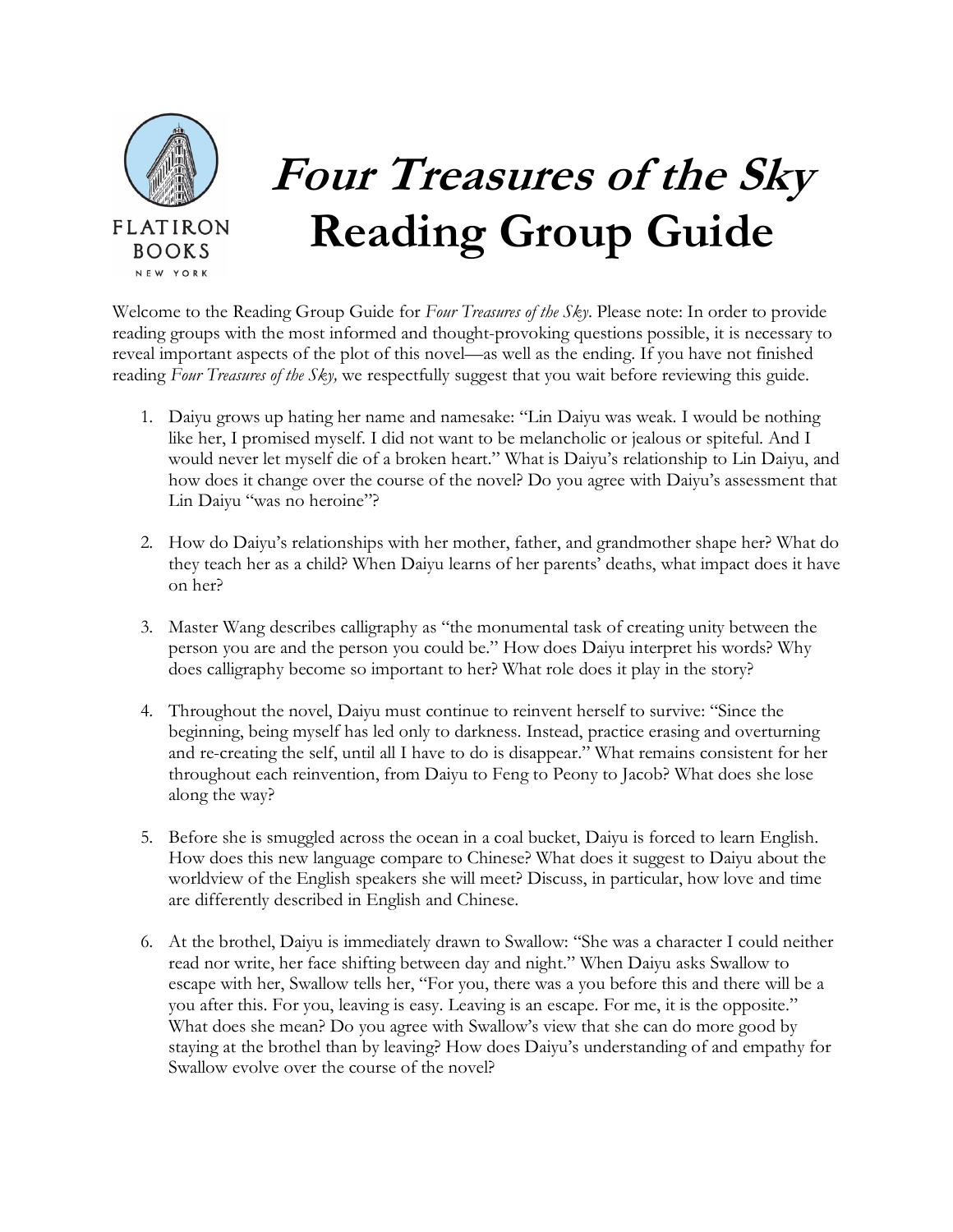- 7. To survive at the brothel, Daiyu tries to become "whatever they want me to be . . . and perhaps that will be my greatest weapon." What does she mean? How does that bear out in her relationship with Samuel?
- 8. When the gray-haired man sexually assaults Daiyu in Boise, how does she change? How does that experience continue to impact her for the rest of her life?
- 9. When Daiyu transforms herself into Jacob in Idaho, she reflects, "What does it mean to be a man? My experiences then told me everything: it was a matter of believing oneself invincible and strong, and owed everything." How does her gender shape her life? What opportunities does she have as Feng and Jacob that she doesn't have as Daiyu and Peony?
- 10. Discuss William's and Nelson's different approaches to resisting the racism and discrimination around them. When Nelson asks Daiyu to join their efforts, she tells him, "I came here against my will . . . This is not my country. These are not my people. This is not my problem." Do you sympathize with Daiyu, or do you agree with Nelson that this is a selfish perspective?
- 11. Discuss Daiyu's experience of racism in America: "My body is covered in the syllables of another language, the scroll of a kingdom that has existed long before they did and will continue existing long after they are gone. I am something they cannot fathom. I am something they fear. We all are." How are she and the other Chinese in Idaho treated? What injustices do they face because of their race? How might this novel help us understand anti-Chinese racism today?
- 12. When she sees Nelson and Caroline embracing in the clearing, Daiyu feels shame: "I am nothing but a girl trapped inside a boy, a woman pretending to be a man. Love  $\mathcal{F}_2$ , a giving up of self for another. But to do that, you must have a heart that is free to give itself away. I have nothing to give to Nelson, because nothing I have is true." What does she mean? What is her relationship with Nelson? Do you believe they love each other, in their way?
- 13. When she finds out from William that Jasper has died, Daiyu asks, "What do I have to fear, now that the threat of Jasper is gone? Who is Daiyu without her villain? Who will I be now that I can be anything?" Do you agree that we often define ourselves against a villain? What role does Jasper play in Daiyu's story?
- 14. Discuss this passage: "Is my life my own? Or have I always been destined for tragedy because of my name? My name. The characters that have haunted and plagued me since the beginning appear before me again, precious with their weight and familiarity. This thing that I have hidden, that I have changed and added to, this thing I have yearned for all along. I am the constellation of all the names within me, of every name I have ever inhabited. And this is the truth I see for the first time: I have only been able to survive because of my name. I ask myself again, Will I be the one holding the brush or will I be the one who is written?" What role do fate and free will play in this novel? How does Daiyu's relationship to her name change over her life?